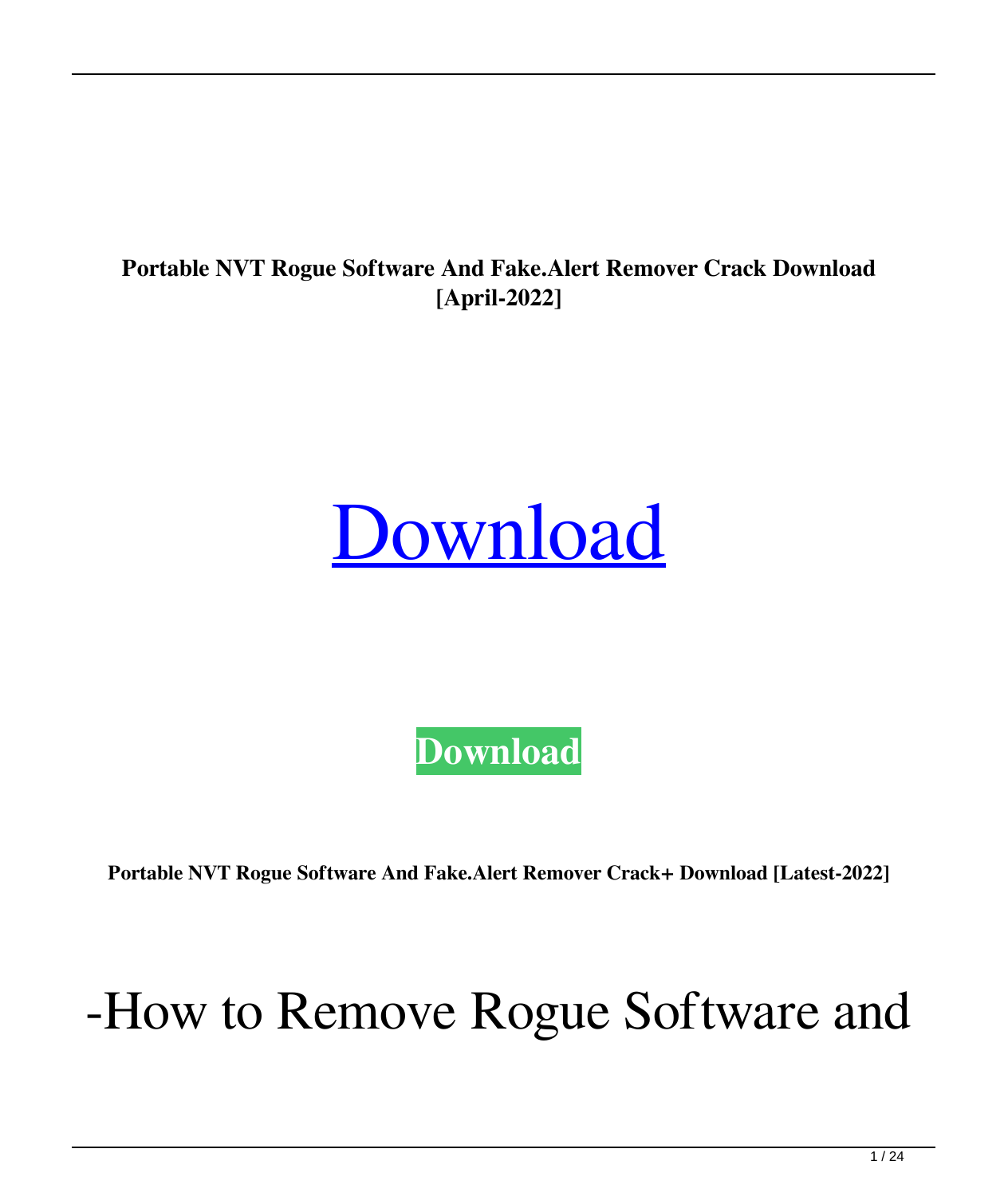Trojan.FakeAlert? -How to remove Rogue Software? -How to remove Trojan.FakeAlert? -How to remove Trojan.Fraud.Load and Trojan.FakeAlert? -How to remove Rogue Software and Trojan.FakeAlert? -How to remove Rogue Software and Trojan.FakeAlert? -How to remove Rogue Software and Trojan.FakeAlert? -How to remove Rogue Software and Trojan.FakeAlert? -How to remove Rogue Software and Trojan.FakeAlert? -How to remove Rogue Software and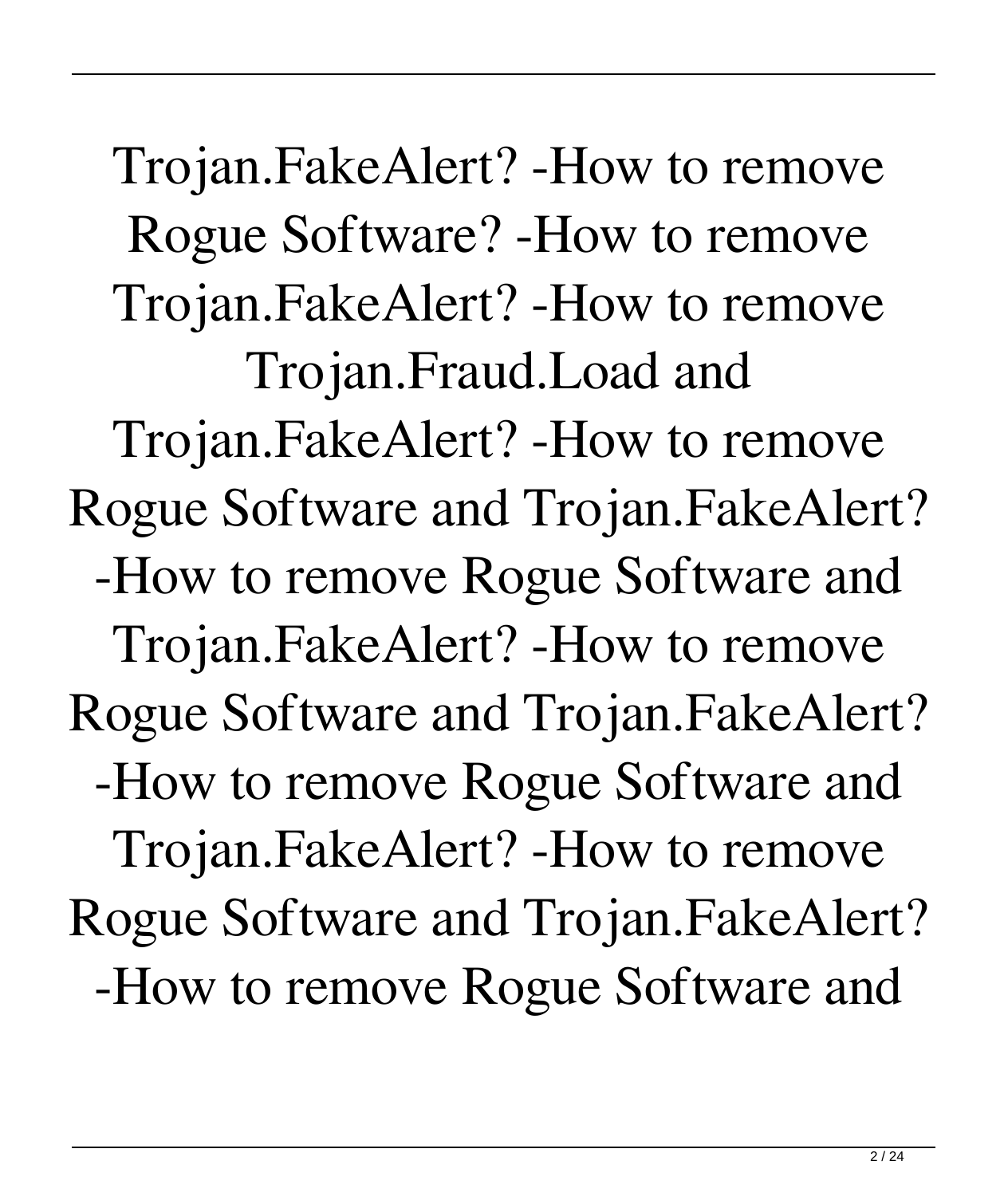Trojan.FakeAlert? -How to remove Rogue Software and Trojan.FakeAlert? -How to remove Rogue Software and Trojan.FakeAlert? -How to remove Rogue Software and Trojan.FakeAlert? -How to remove Rogue Software and Trojan.FakeAlert? -How to remove Rogue Software and Trojan.FakeAlert? -How to remove Rogue Software and Trojan.FakeAlert? -How to remove Rogue Software and Trojan.FakeAlert? -How to remove Rogue Software and Trojan.FakeAlert? -How to remove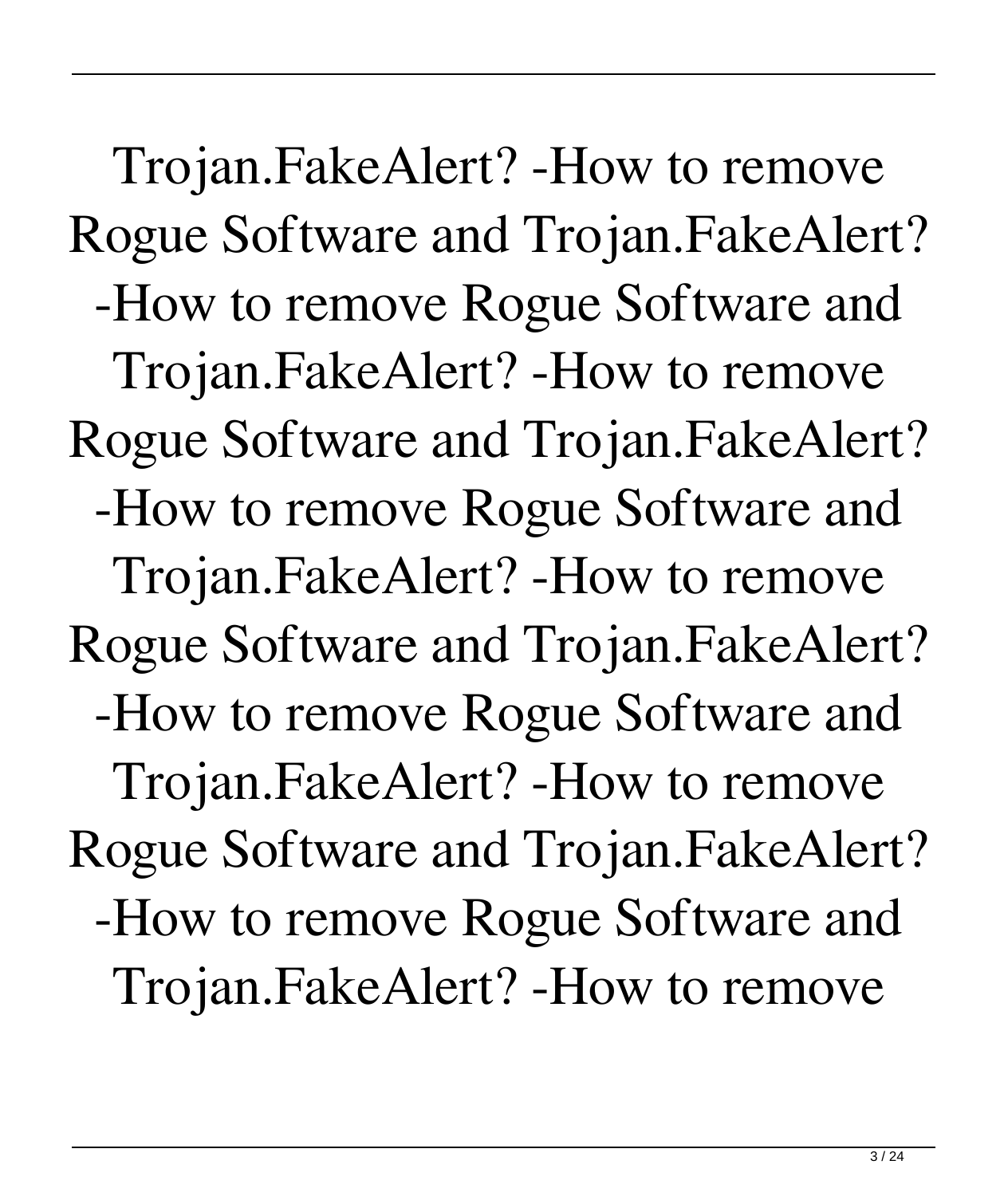Rogue Software and Trojan.FakeAlert? -How to remove Rogue Software and Trojan.FakeAlert? -How to remove Rogue Software and Trojan.FakeAlert? -How to remove Rogue Software and Trojan.FakeAlert? -How to remove Rogue Software and Trojan.FakeAlert? -How to remove Rogue Software and Trojan.FakeAlert? -How to remove Rogue Software and Trojan.FakeAlert? -How to remove Rogue Software and Trojan.FakeAlert? -How to remove Rogue Software and Trojan.FakeAlert?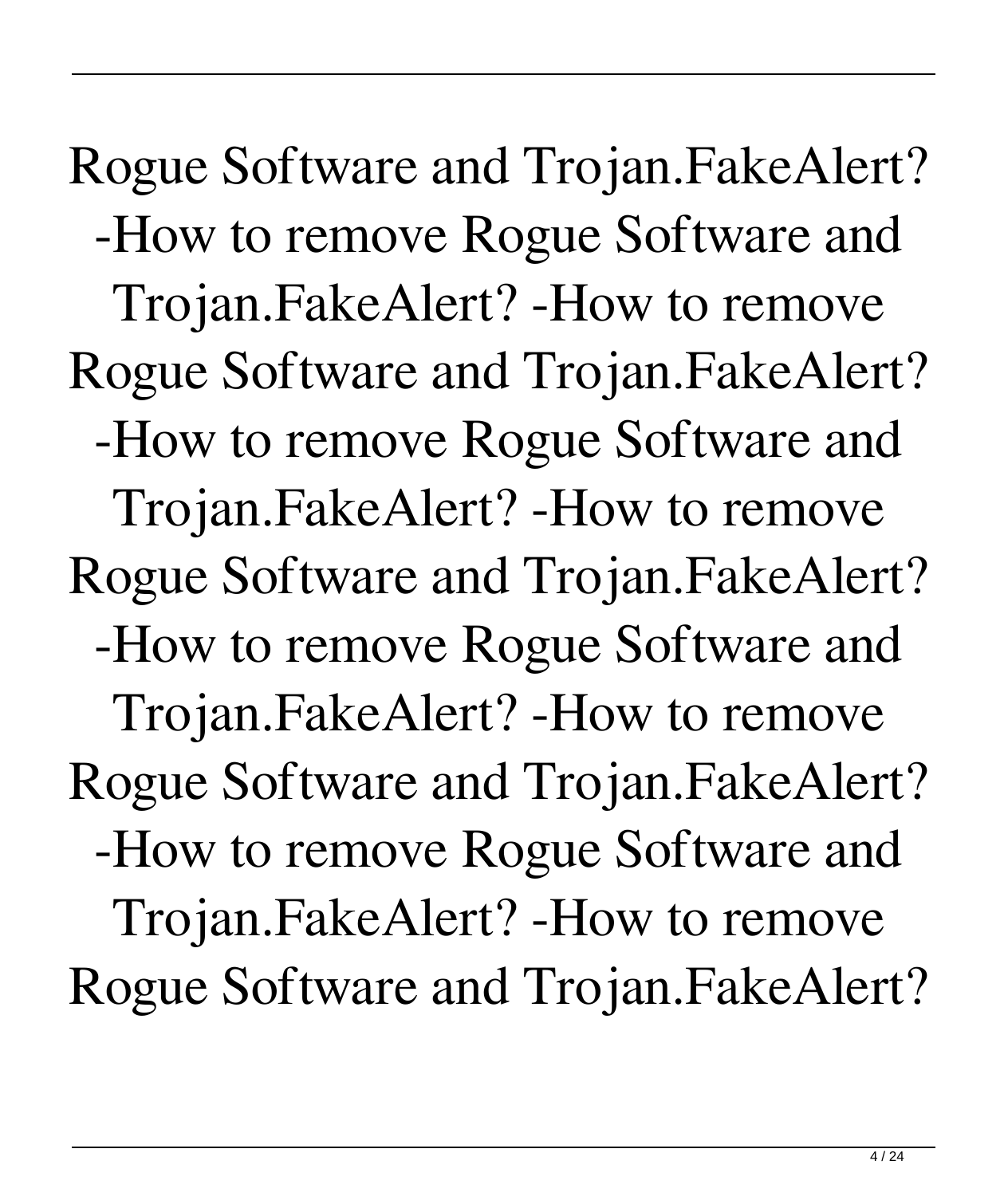-How to remove Rogue Software and Trojan.FakeAlert? -How to remove Rogue Software and Trojan.FakeAlert? -How to remove Rogue Software and Trojan.FakeAlert? -How to remove Rogue Software and Trojan.FakeAlert? -How to remove Rogue Software and Trojan.FakeAlert? -How to remove Rogue Software and Trojan.FakeAlert? -How to remove Rogue Software and Trojan.FakeAlert? -How to remove Rogue Software and Trojan.FakeAlert? -How to remove Rogue Software and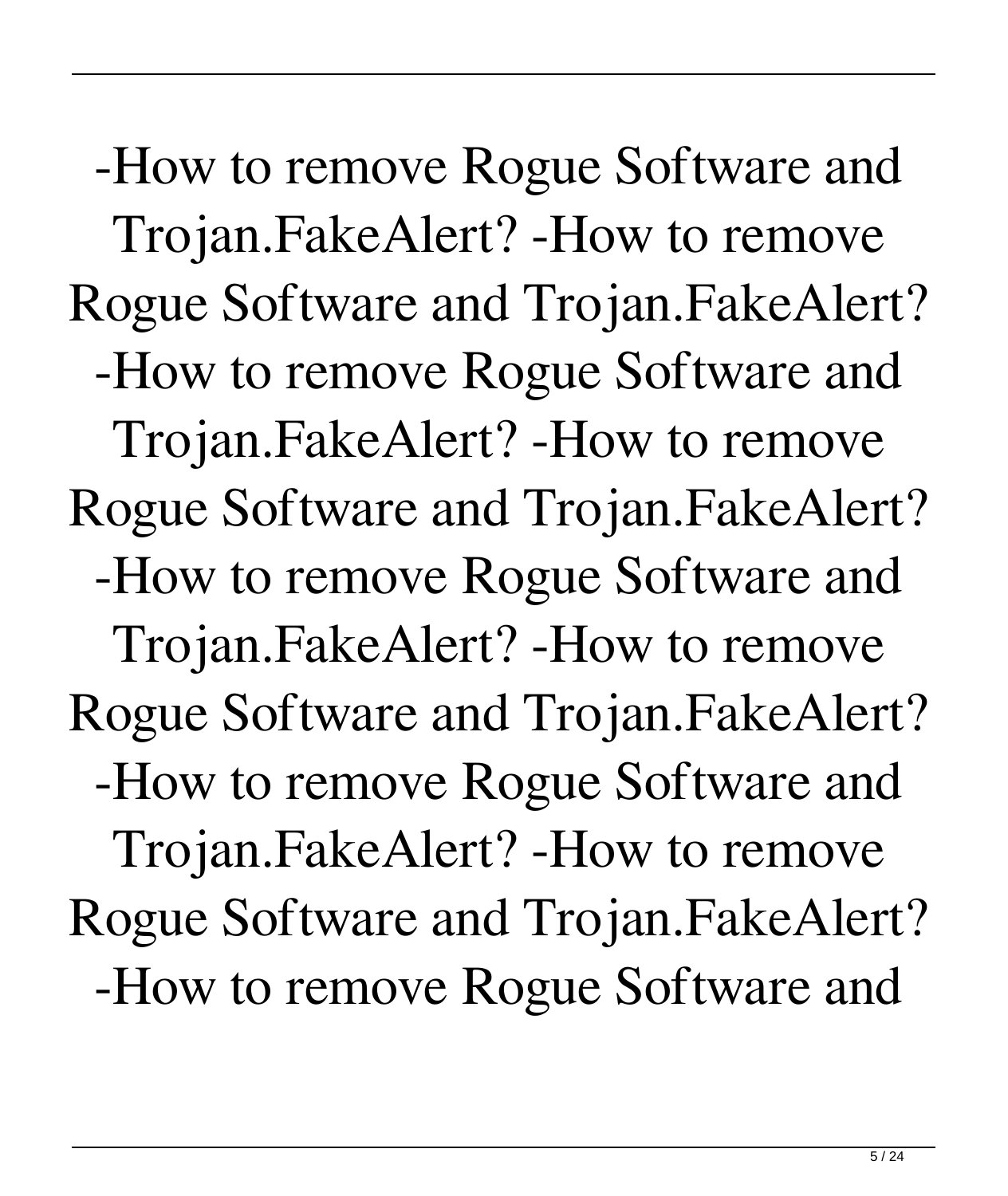Trojan.FakeAlert? -How to remove Rogue Software and Trojan.FakeAlert? -How to remove Rogue Software and Trojan.FakeAlert? -How to remove Rogue Software and Trojan.FakeAlert? -How to remove Rogue Software and Trojan.

**Portable NVT Rogue Software And Fake.Alert Remover**

- Create a master keymacro to access your application at home on your iPhone 4 from anywhere in the world without having to memorize the login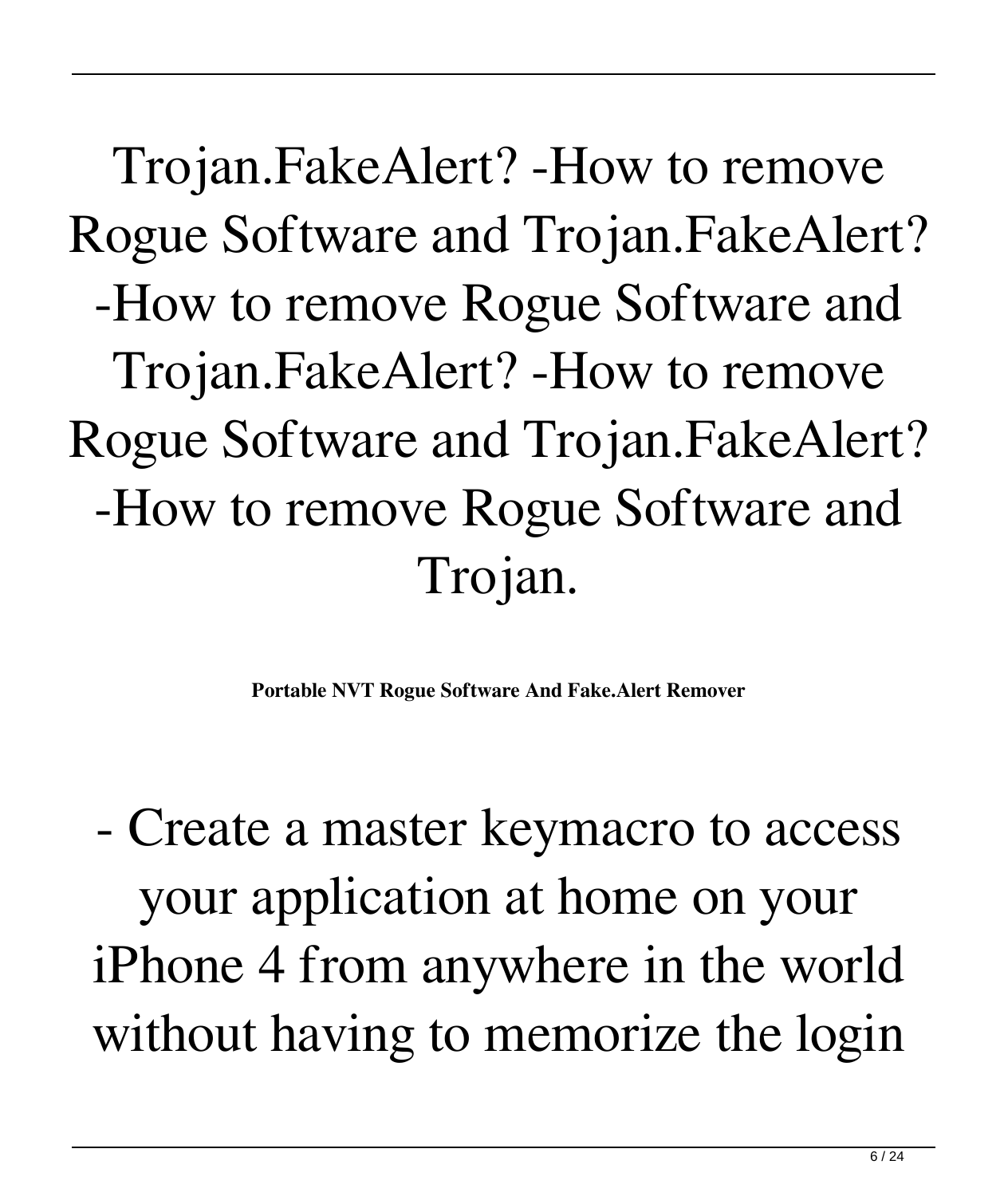and password. - In addition, you can save your login information on the keymacro, so that you can access it when you are not at home or your PC/Mac. - It is also possible to configure this application to log in automatically when starting the computer. - All in a simple to use and free to use keymacro. - Please note that the keymacro has a character limit. - The characters to be entered must be separated by a space. - You can combine the characters with a space. -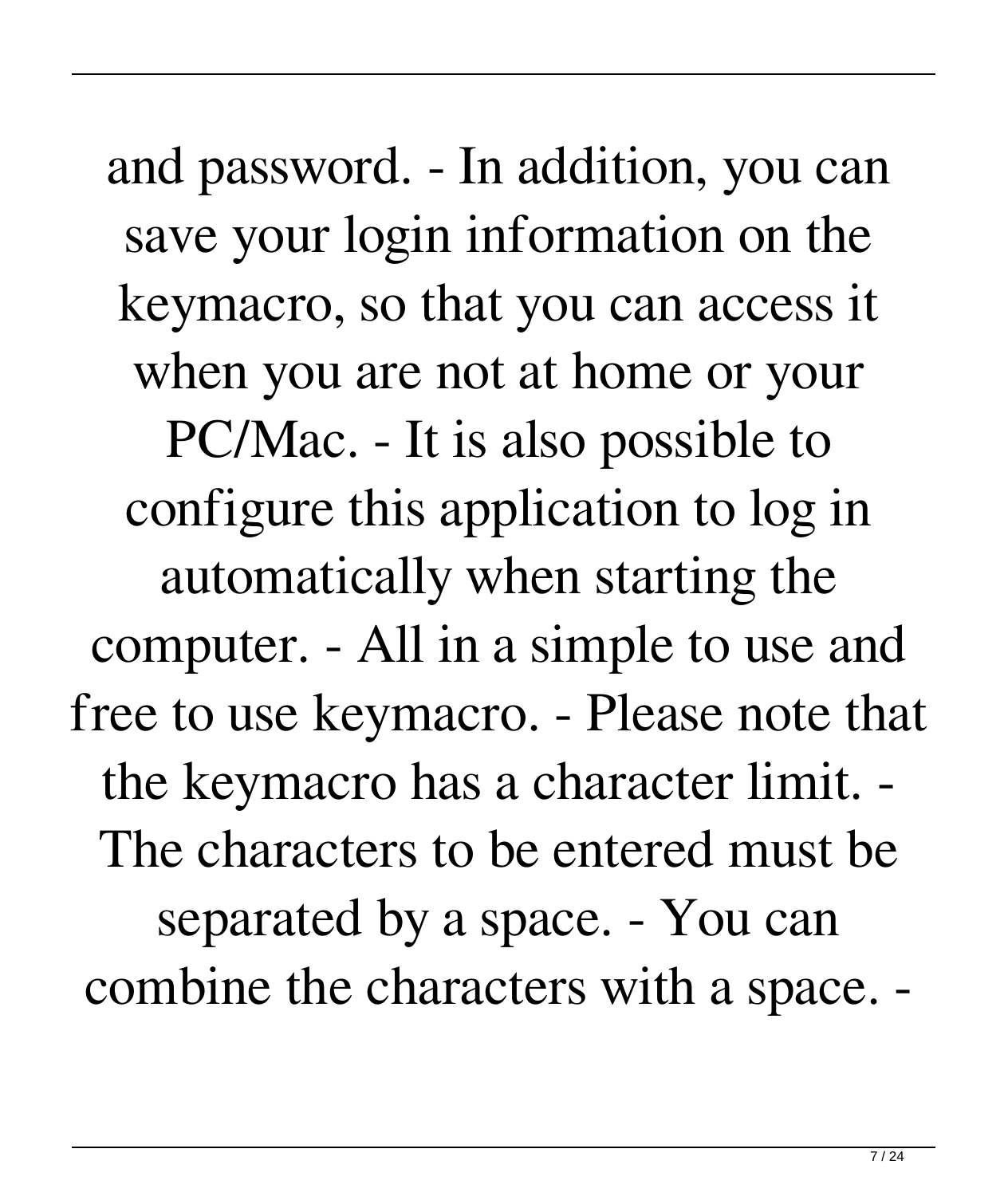When there is a large number of characters to be entered, you can use \* and the number of characters needed to make a keymacro to be entered. - If you do not know the password that you have entered in the application, you can use the \* and a number of times to create a password. What's New in Version 1.0.0.1: - Change the font of the main screen. - Change the title of the main screen. - You can change the color of the main screen. - The main screen can be rotated in the horizontal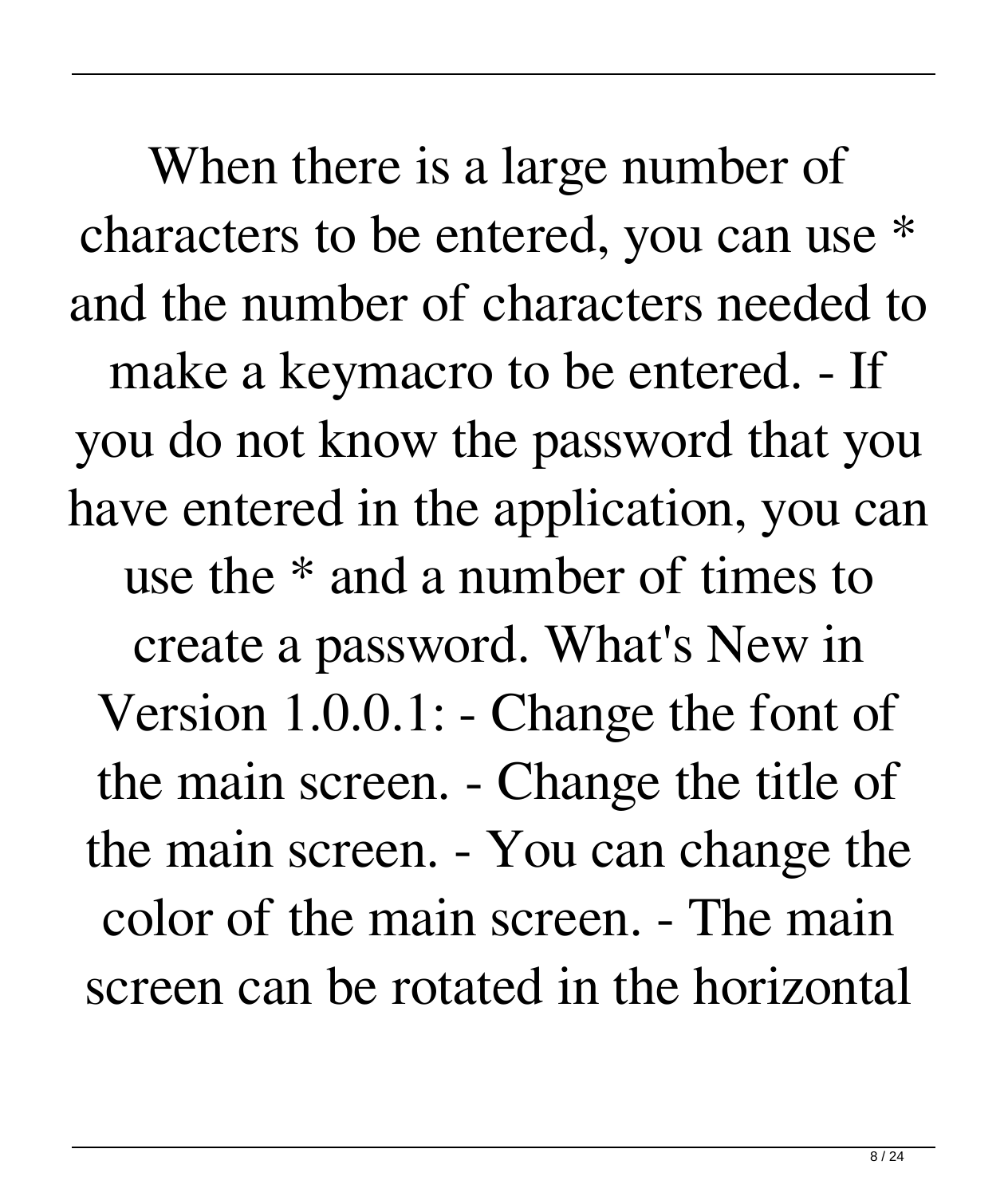direction. - Change the color of the first characters. - You can make the buttons arranged vertically. - Clear the command that you entered. - The text that you entered can be rotated. - When the color is changed to a color other than white, you can display the name of the buttons on the main screen. - You can select the number of buttons to be displayed on the main screen. - Change the title of the main screen. - The main screen can be rotated in the vertical direction. - You can rotate the buttons.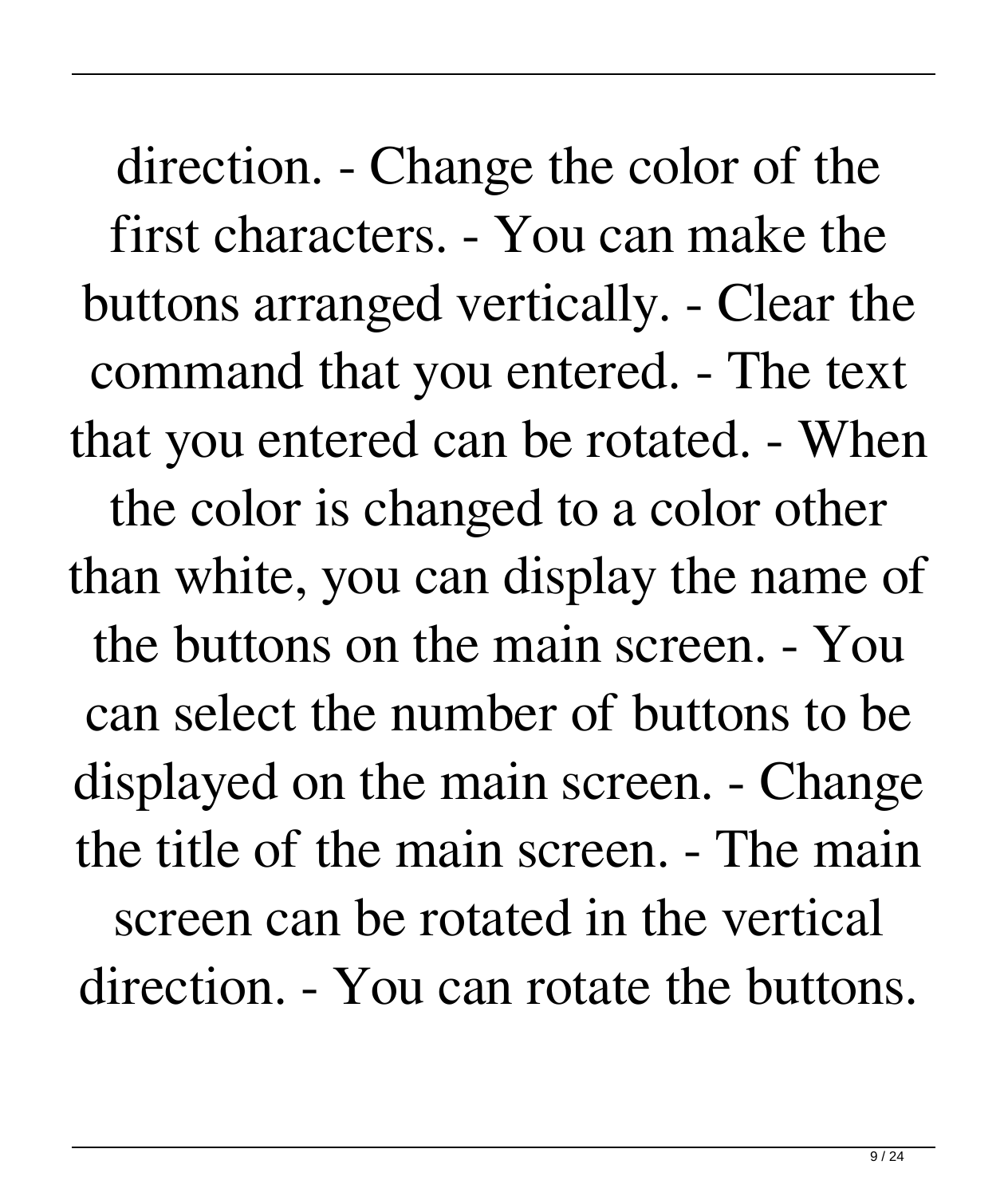- The color of the button can be changed. - You can add a shortcut to the main screen. - In the main screen, the layout is changed in the horizontal direction and rotated. - You can use the menu buttons of the main screen. - The font color of the main screen can be changed. - You can change the background color of the main screen. - You can change the background color of the main screen. - You can set the background color of the main screen to a certain color. - You can change the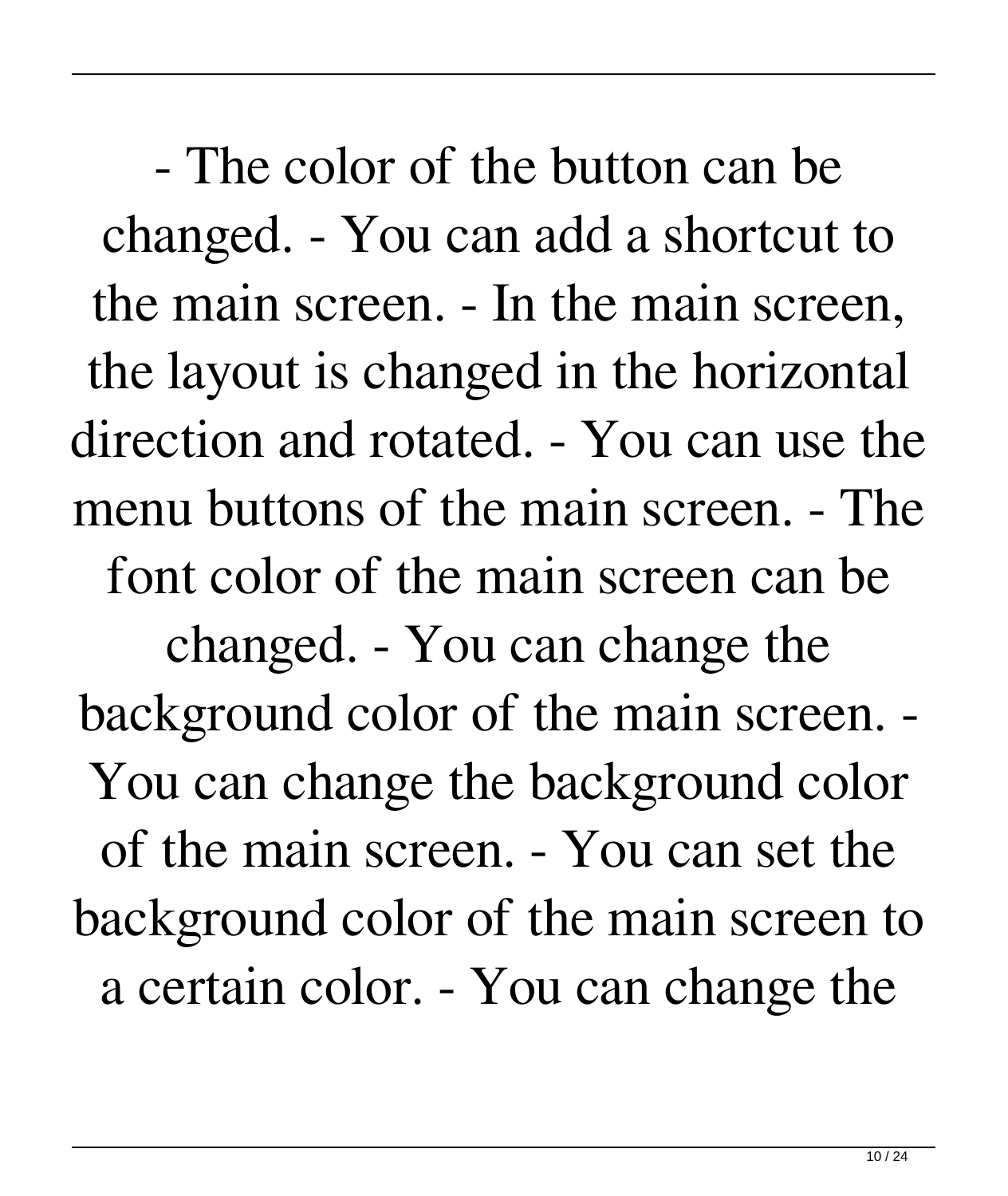font color of the title of the main screen. - You can change 81e310abbf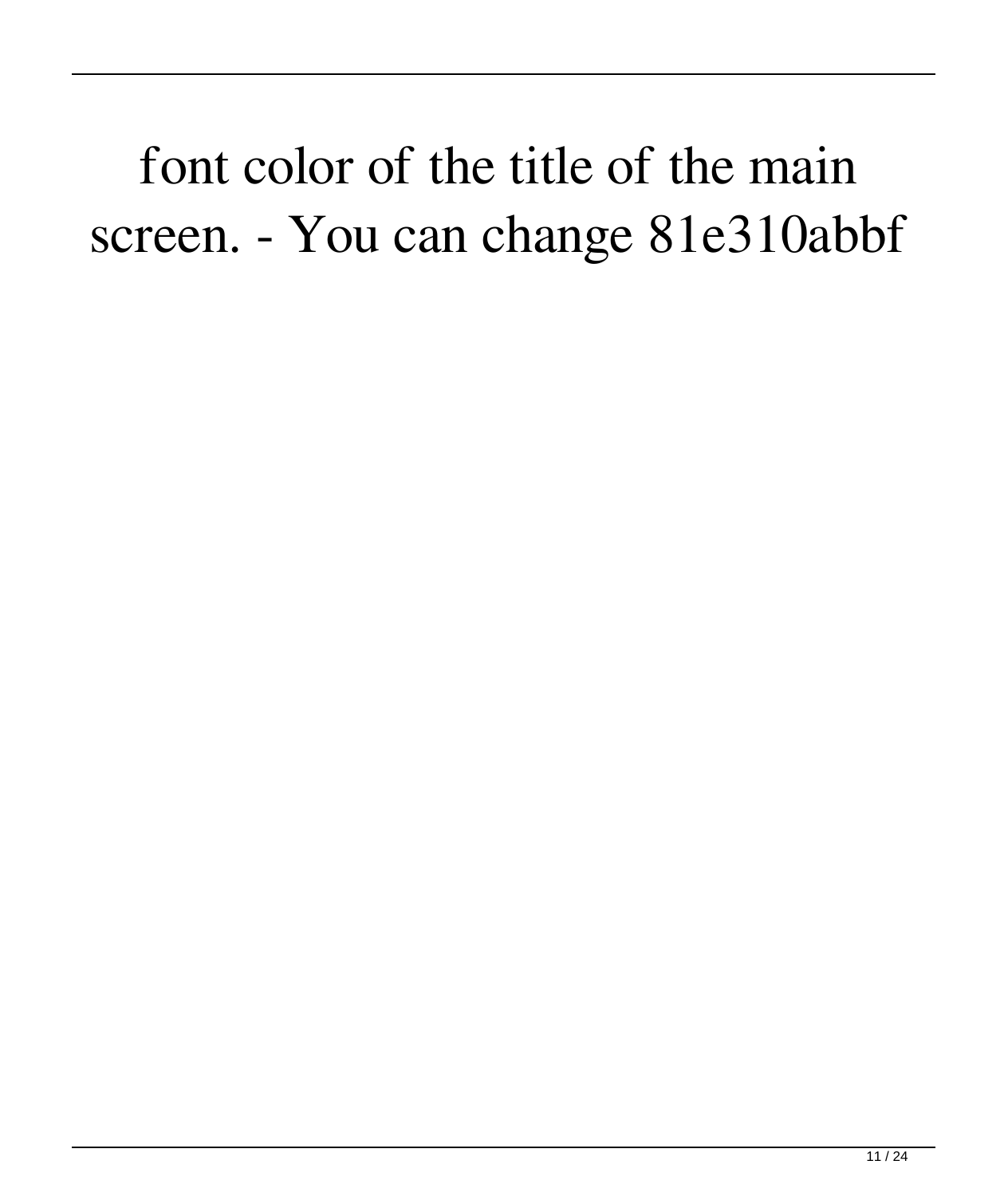### VT Rogue Software and

Trojan.FakeAlert Remover represents a simple piece of software that will help you to easily eliminate from your computer certain malicious software such as the Rogue Software, Trojan.FakeAlert and Trojan.Fraud.Load. The more you know about your computer the better, and that is the reason why VT Rogue Software and Trojan.FakeAlert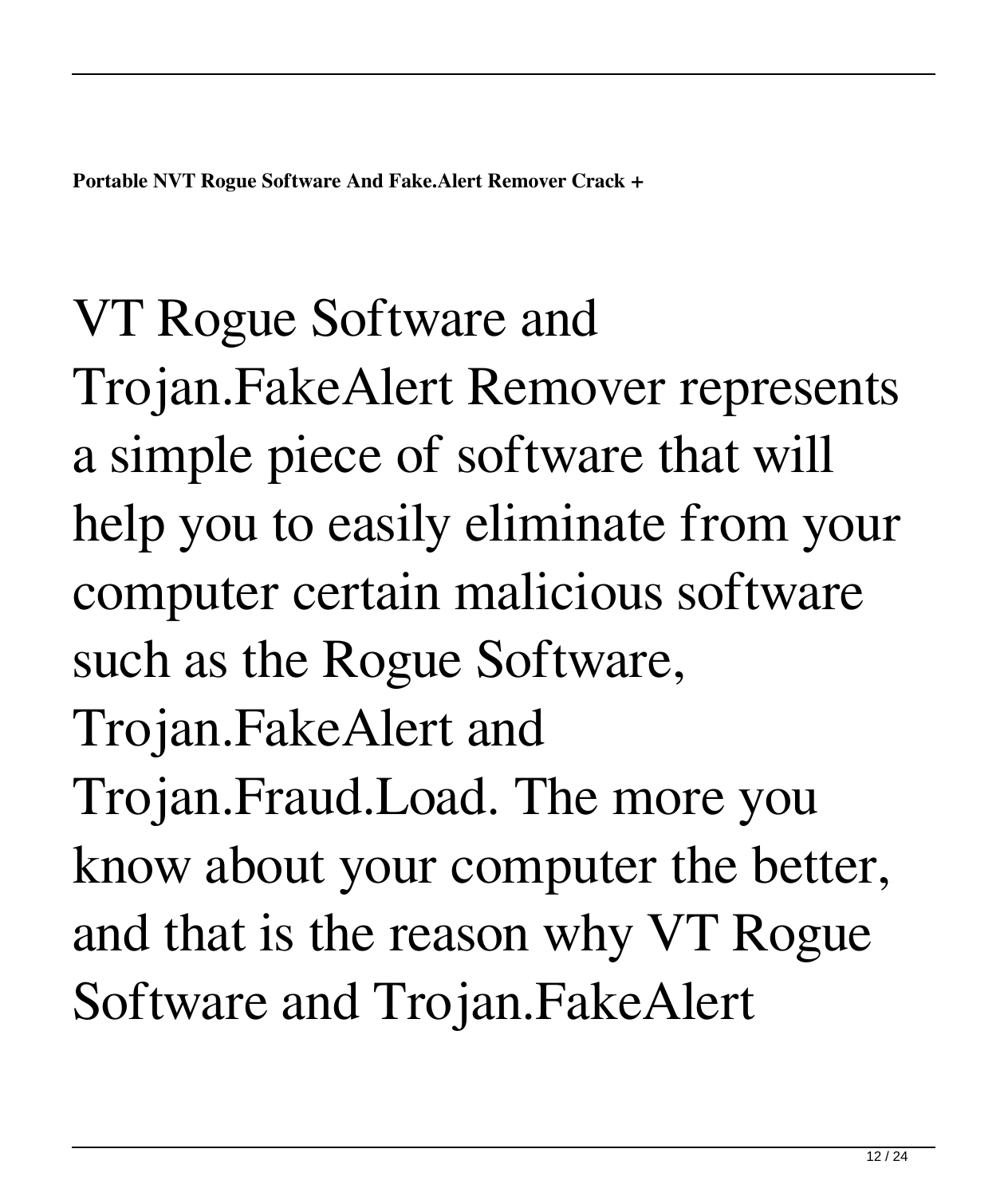Remover is a well-designed program that can effectively help you to know more about your PC. There are other reasons why you should use this amazing software. First of all, it will help you to automatically fix the problems associated with the Rogue Software, Trojan.FakeAlert and Trojan.Fraud.Load. In addition, the software will allow you to easily detect the malicious software. Moreover, there is a vast database that is maintained by a team of experts. They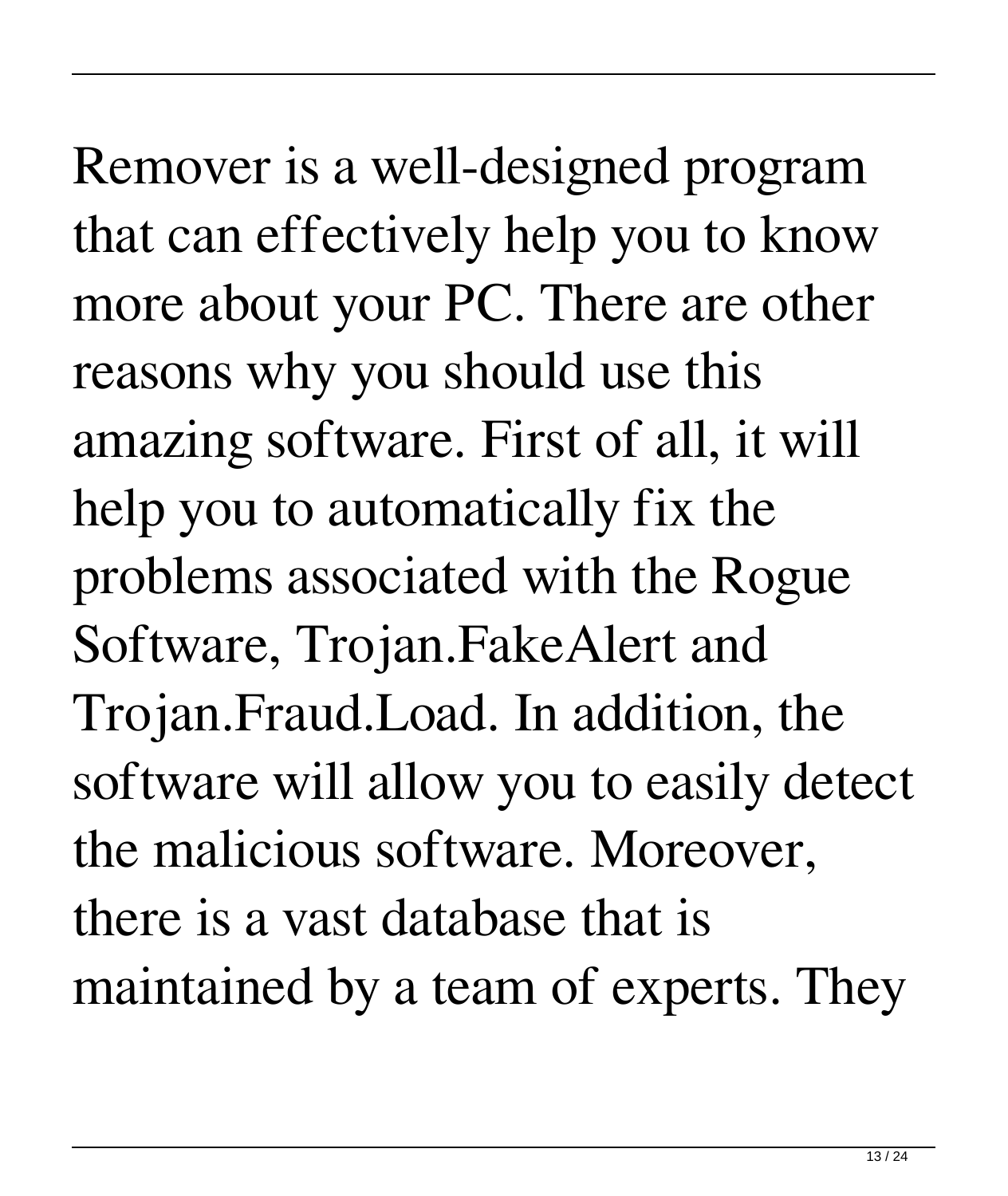have a vast experience in detecting the hidden threats and they will tell you about the best actions to take in order to remove such threats. Besides all of the listed reasons, the software is free, open-source and easy to use. Even if you don't know anything about the PCs, you will be able to perform all of the actions that you need without the help of any other PC expert. The installation of the software is very simple and it will require the following: • One of the languages: English,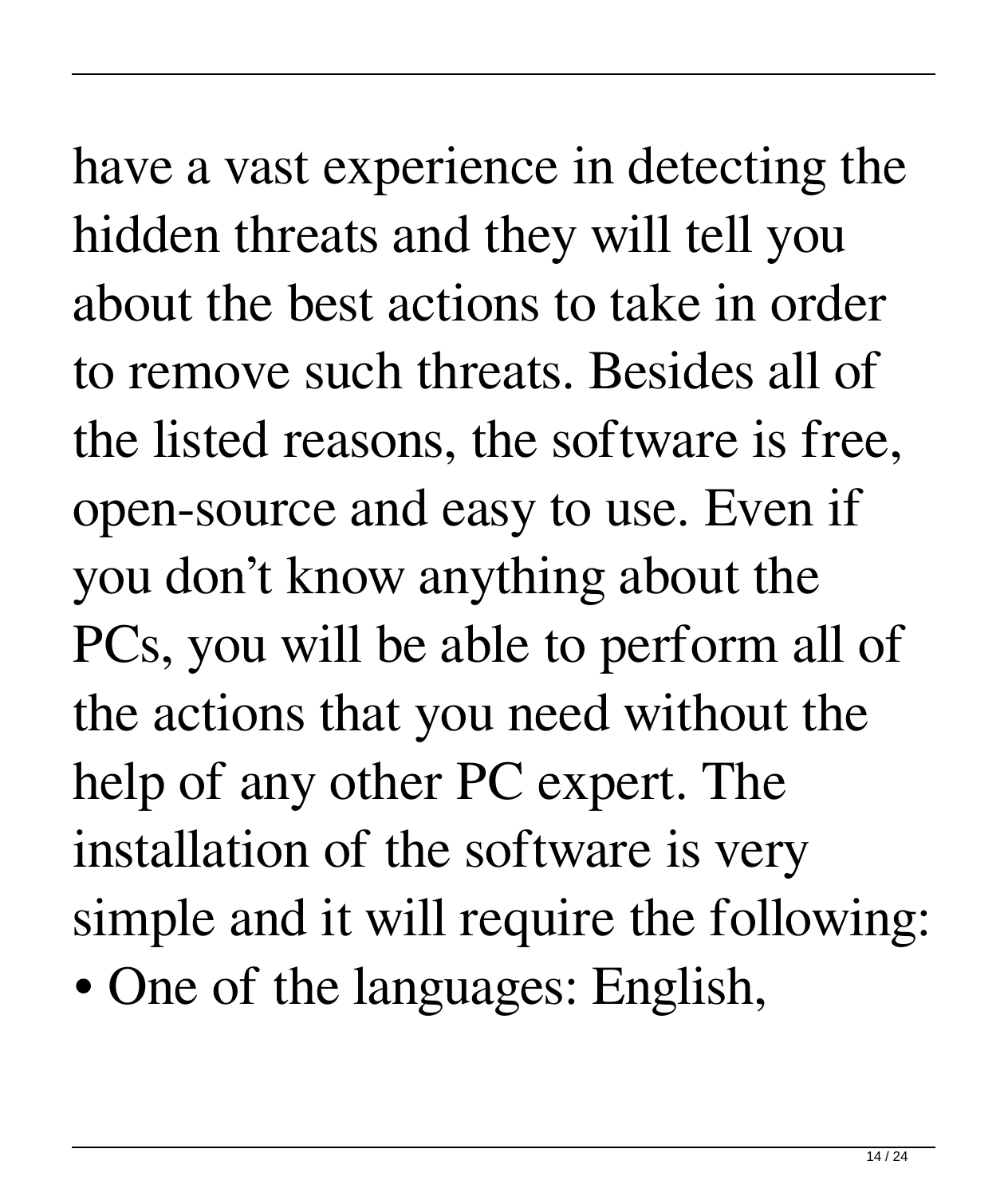Japanese, Portuguese, Russian, Spanish, German, French or Italian. • A few MB of free space. • Some minutes for the installation. When you run the software for the first time, you will be able to easily eliminate the threats such as the Rogue Software, Trojan.FakeAlert and Trojan.Fraud.Load. In addition, there is a tutorial that will tell you more about how to use the software. Features: -Remove: -Spyware Defender 2008 -Spyware Guard 2009 -Private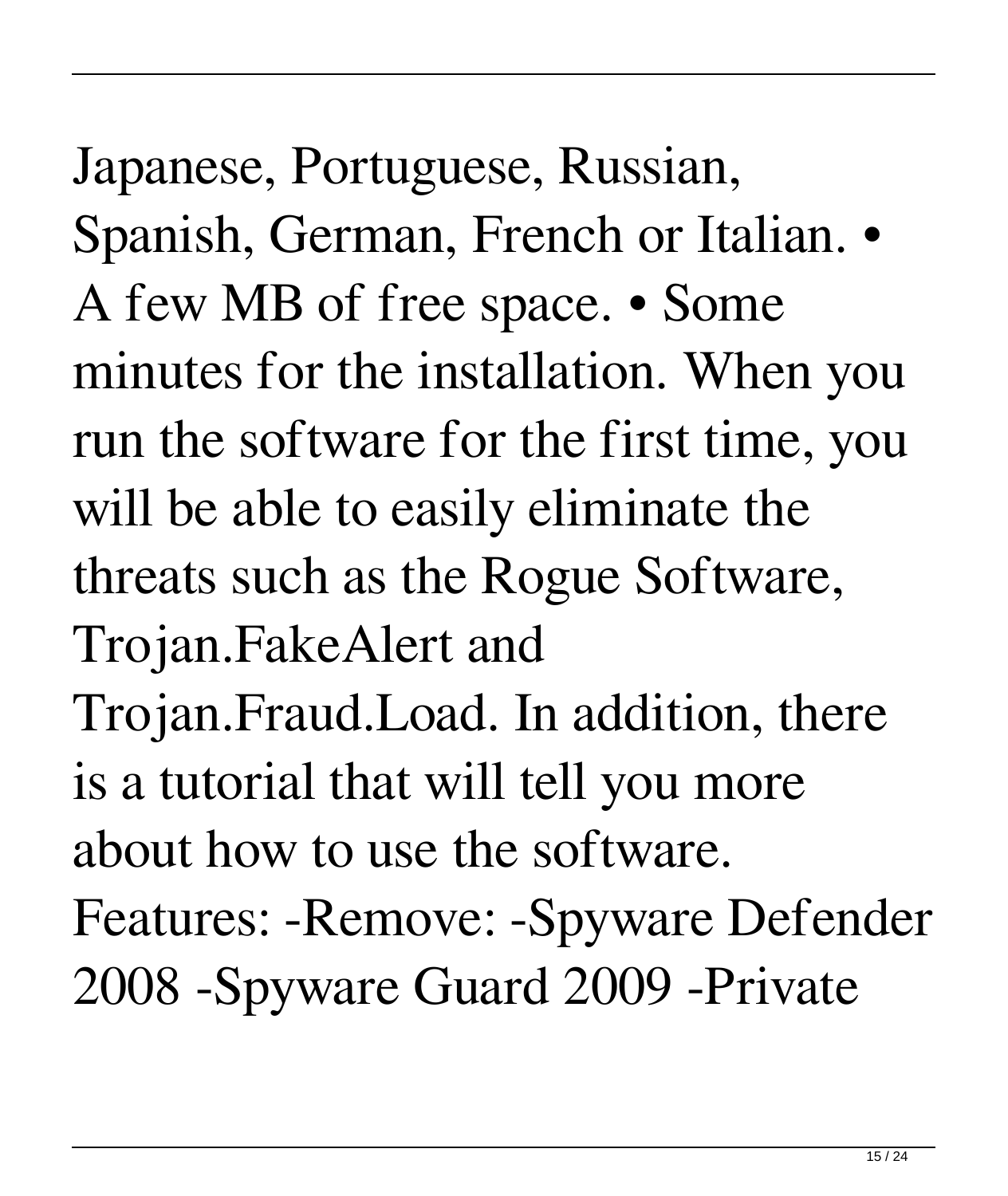Commander -Rapid Antivirus -Virus Remover 2008 -XLG Privacy Control Center -Security Expert Cleaner -AntiSpyware 2008 -WinDefender 2009 -Turbo Virus Remover -AntiSpyware 2009 -Turbo Antivirus -AntiSpyware 2009 -Antivirus 2009 -Winweb Security -Winweb Security 2008 -Antivirus Pro -Spyware Guard 2008 -XP Protection Center -SpywareSTOP -AntiSpyware

**What's New in the?**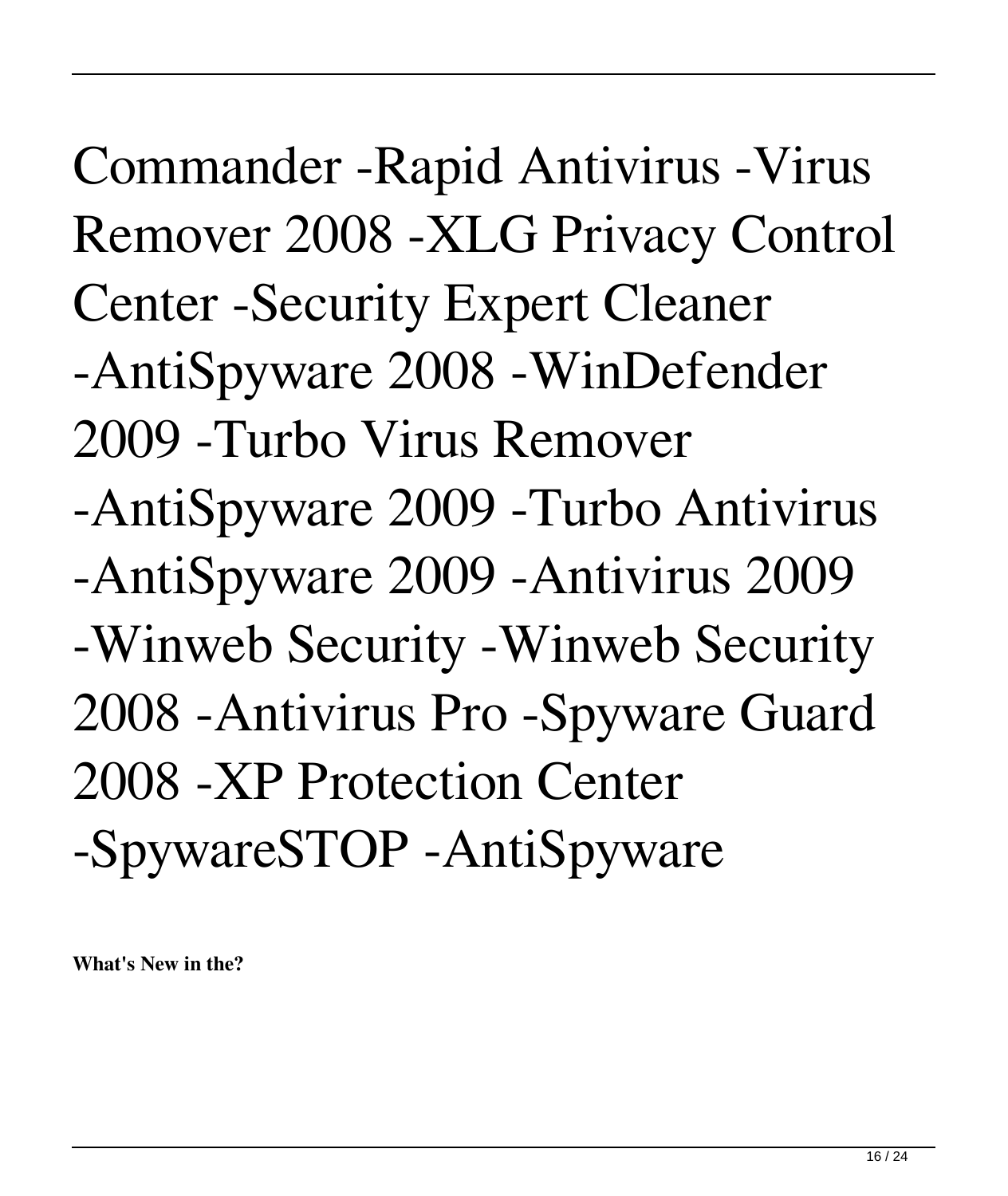This is the most powerful application that will help you to easily eliminate from your computer certain malicious software such as the Rogue Software, FakeAlert and Trojan.Fraud.Load. You can remove all malicious software with one click. The application will run in background without affecting your computer performance. The application will scan the computer for a minimum of 5 minutes. You can select any folder and remove any malicious software. This application will remove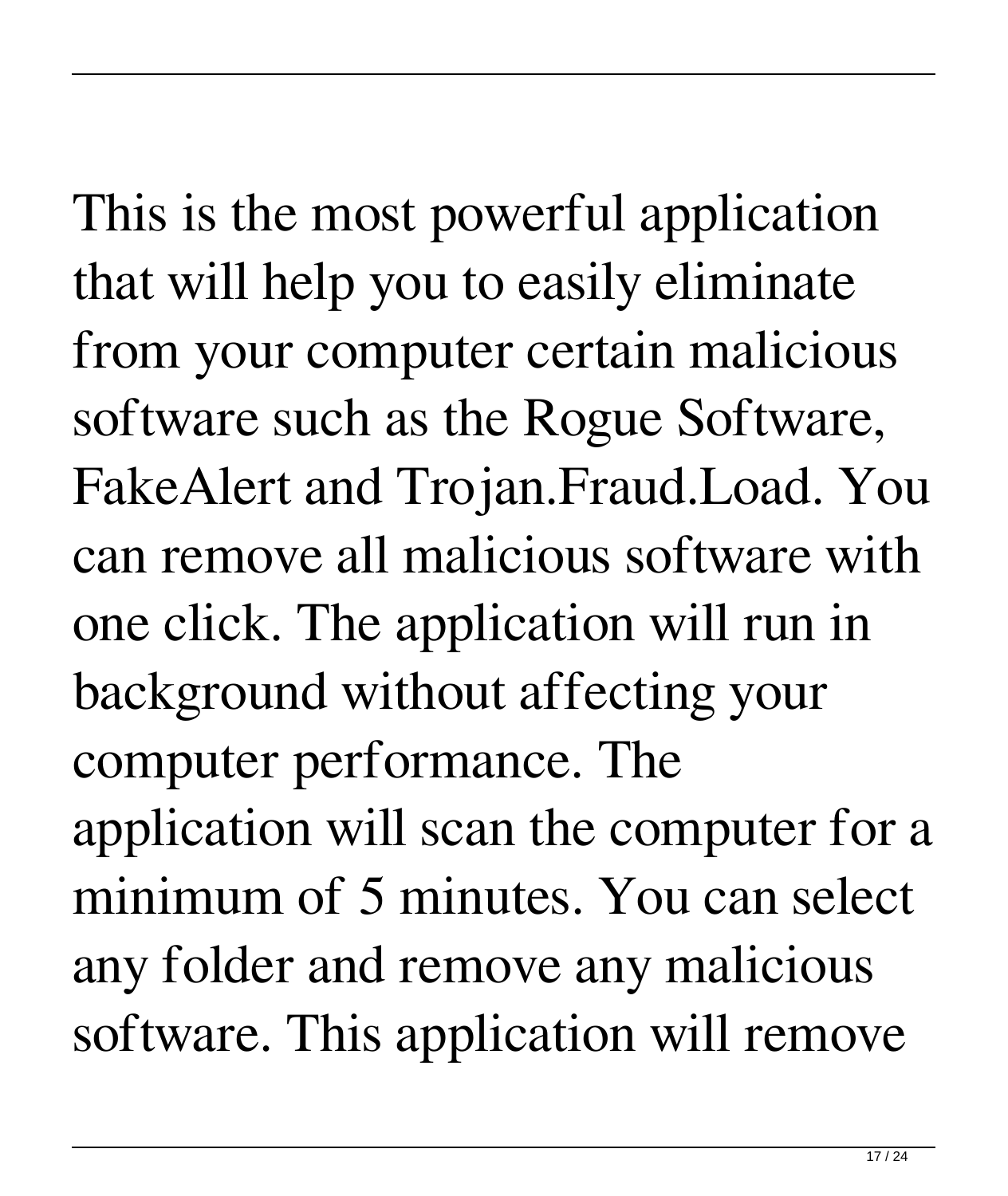the Spyware, Rogue Software, Trojan.FakeAlert, Trojan.Fraud.Load and other security threats.This application is developed in a way that it is very user-friendly. After installation, you can see a custom screen in your computer. You just need to click on the Start button and the application will start scanning your computer. You can click on the Scan button at any time. Features of NVT Rogue Software and Trojan.FakeAlert Remover: - Automatically detects all existing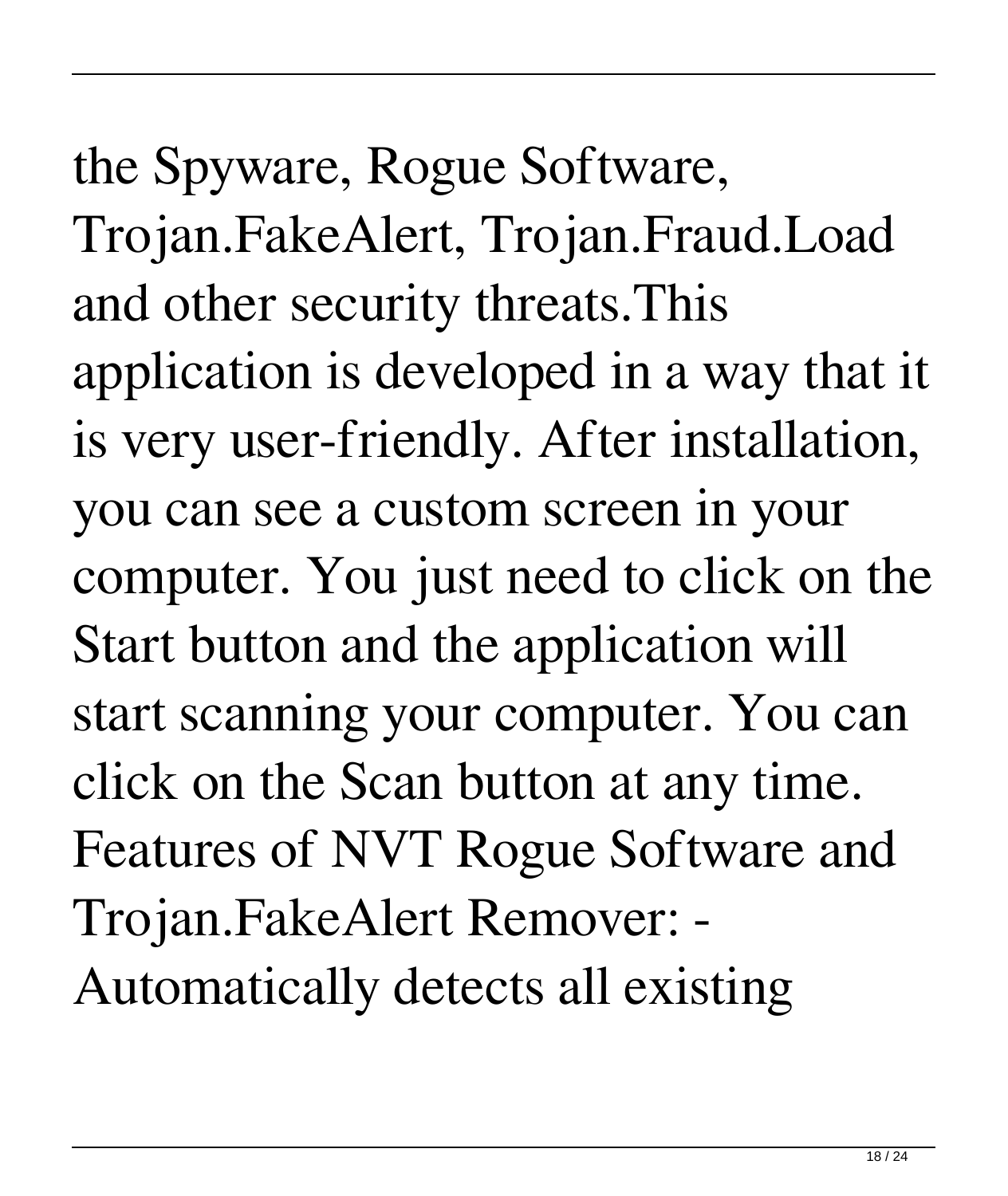malware and remove them from your computer. - Scan and detect new malicious software while you use your computer. - Scan all files and folders. - Complete removal of all malicious software. - Remove virus and other malware that are stuck in your computer. - Very user-friendly interface. - Scan and clean complete folders. - Very easy to use. - Scan and detect the rootkit at the same time. - Create a report of your computer after the scan. - Very easy to use. - Scan and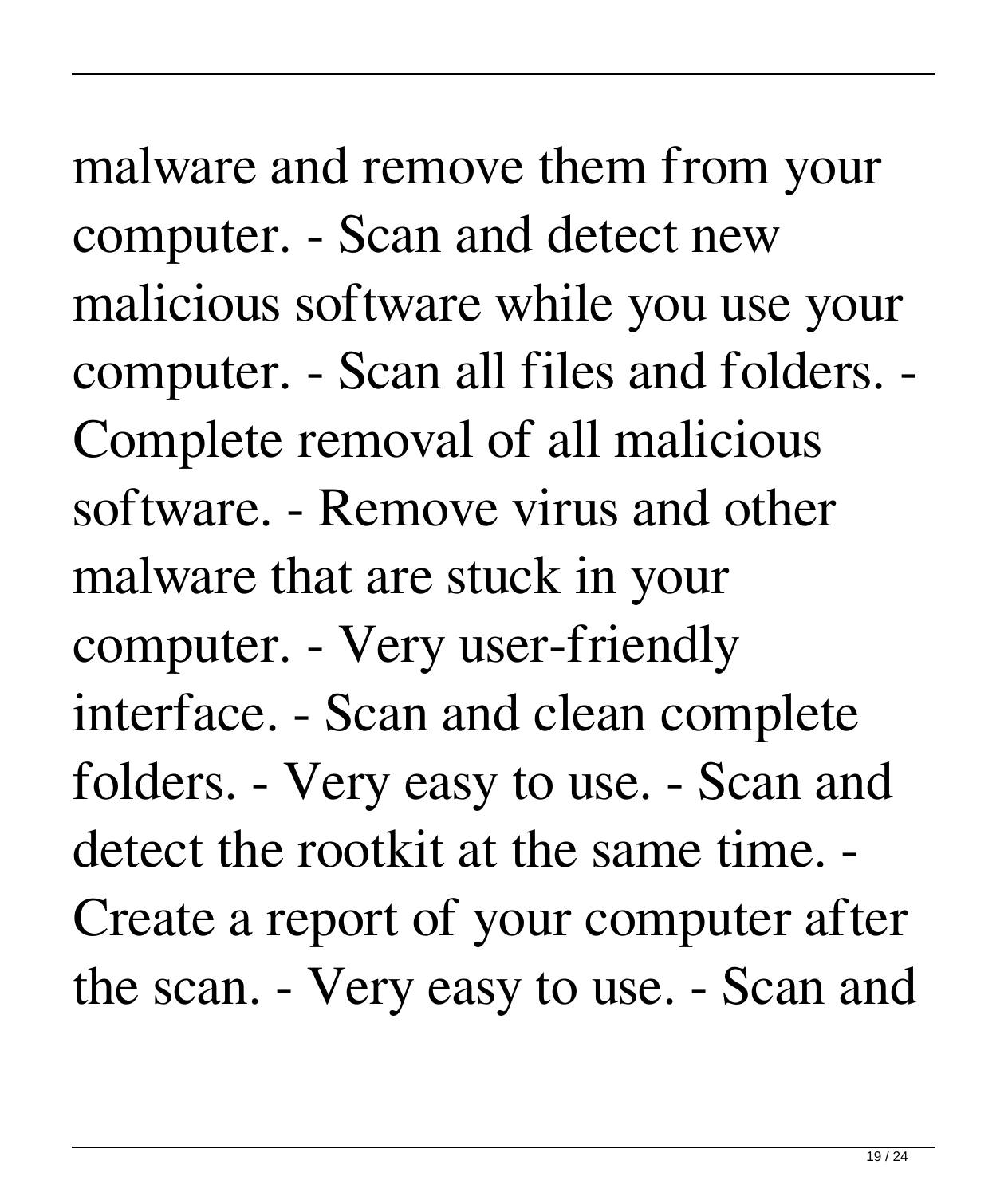detect viruses at the same time. - Help you to to detect and remove virus in the very first time. - Create a log file of your computer after the scan. - Very easy to use. - Scan and detect virus at the same time. - Help you to detect and remove virus in the very first time. - Scan and detect viruses. - Clean all of your files and folders. - You can scan for a long time. - You can select a folder and scan all of your files and folders. - You can select a file or a folder and scan it. - The scan will be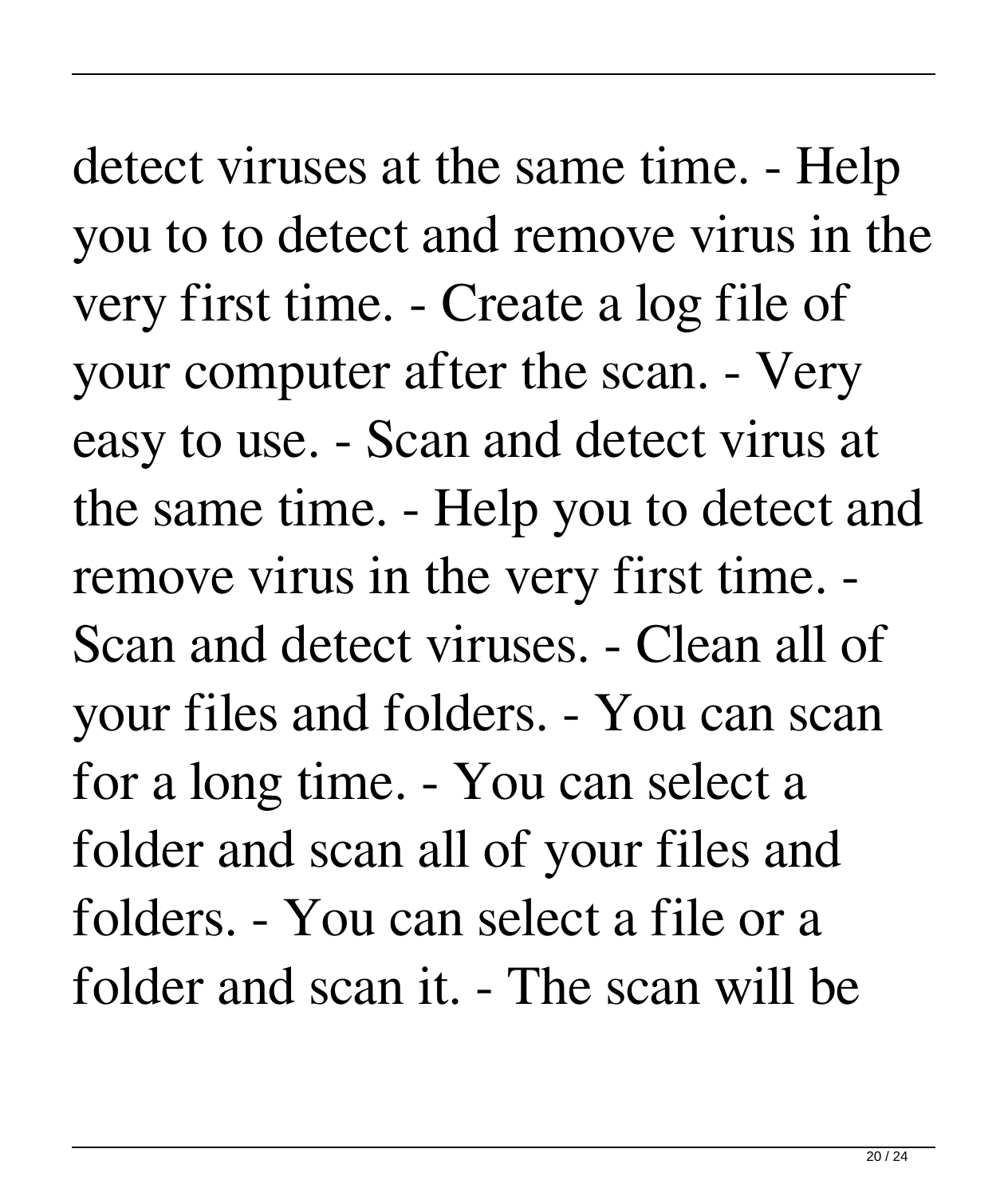performed for a long time. - No more manual uninstall. - Very easy to use. - Very easy to use. - Clean all of your files and folders. - All malicious software in your computer will be detected and removed. - Help you to scan and detect virus in the very first time. - Scan and detect virus at the same time. - Help you to detect and remove virus in the very first time. - Detect and clean all of your files and folders. - All of malicious software in your computer will be detected and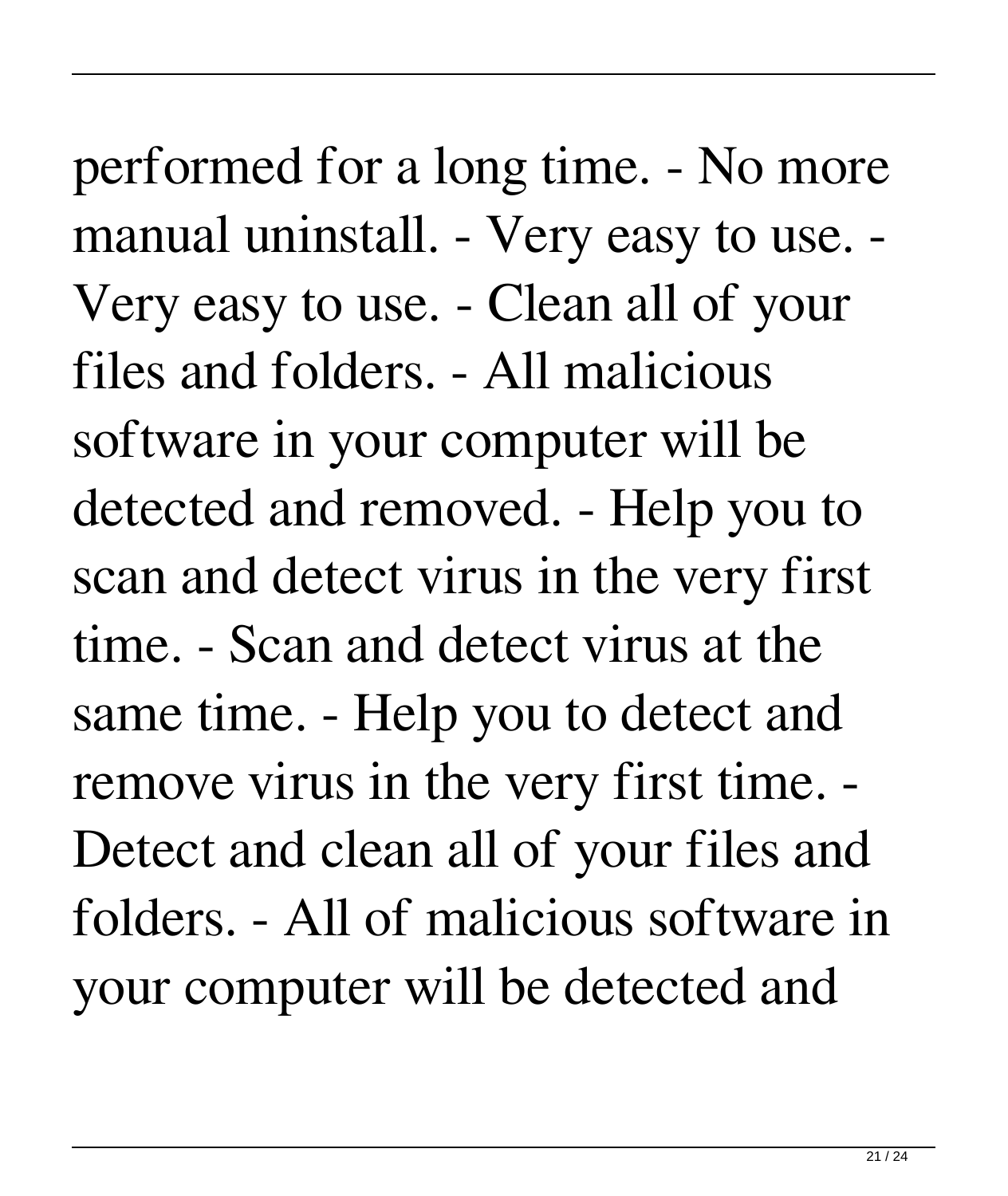removed. - Scan and detect virus at the same time. - Scan and detect virus in the very first time. - Scan and detect virus. - Clean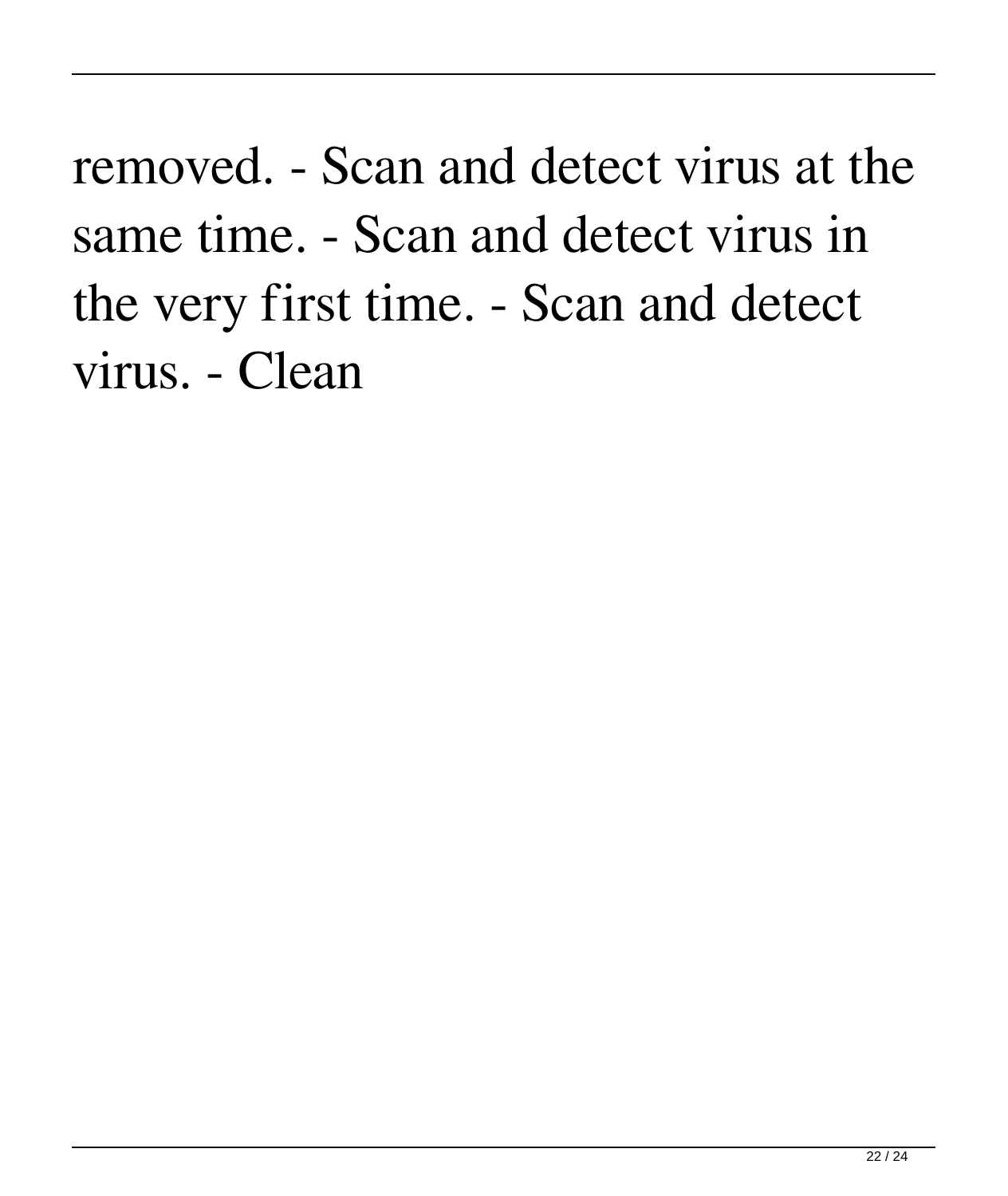Please ensure that your computer meets the requirements below before purchasing. Minimum Requirements: Microsoft Windows XP (SP2) or later Microsoft DirectX 9.0c compatible video card with 256MB of video RAM CPU: 1.0 GHz or faster (DX 9.0c compatible only) 1 GB or more hard disk space DirectX compatible sound card with 32MB of system RAM VGA compliant video card with 256MB of